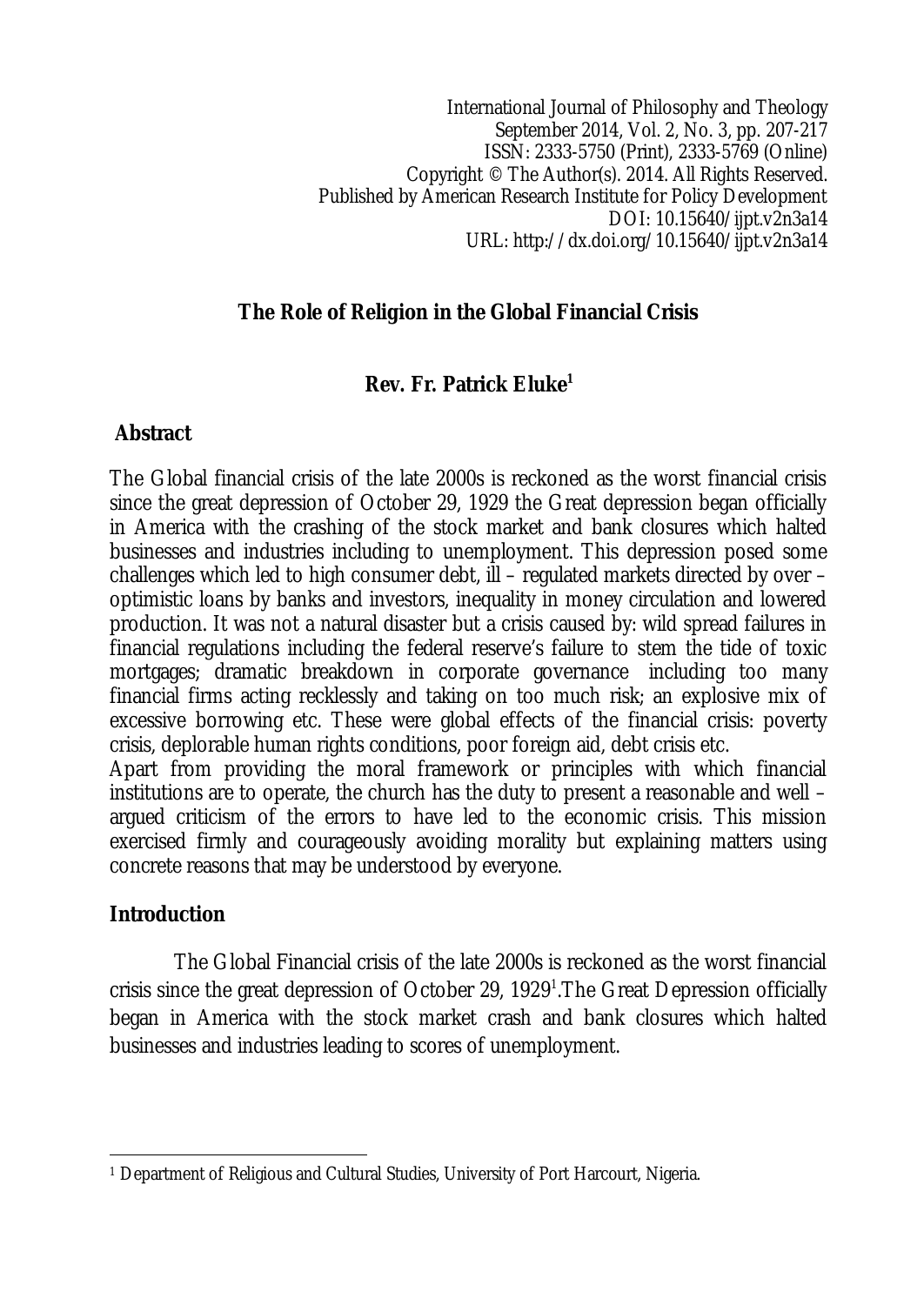In addition, were the challenges posed by high consumer debt, ill-regulated markets directed by over-optimistic loans by banks and investors, inequality in money circulation and lowered production<sup>2</sup>.

Similarly, the Global Financial Crisis that came to its peak in 2007 was characterized by a parochial system of protectionism which prejudices the growth of developing economies. At the heart of this protectionism is the value placed on the insatiable consumption of shareholders over and against the common need of the people. Hence, so long as the financial crisis affects human flourishing it precipitates some ethical and religious evaluation. Suffice it to say that religion without an embrace of the economic sphere (the sphere of social justice) is incomplete and flawed. Thus, religion plays a prominent role in Global Economics because it provides the Universalist moral framework with which economic and financial institutions are to operate. More precisely, we are concerned with the social dimension of religion (the sociology of religion) by which religion plays the major functions of explanation, integration and making of symbolic statements about the universe<sup>3</sup>. This is so, because religion still offers answers to questions of suffering and pain in the world, as well as the question on the purpose of human life.

For instance, African Traditional Religion uses proverbs, folktales, stories, myths etc, to promote human flourishing. In Christianity, the sacred scripture and magisterial pronouncements/teachings are in force while the Muslims have recourse to the Koran and Sharia Law.

Religion remains complex and multi-dimensional and cuts across every aspect of human existence<sup>4</sup>. Be it the church, mosque, temple or shrines, all of these are agents of socialization and as such agents of development or social change.

It is upon this assumption, that we shall be restricting our application of religion to the Christian religion and precisely, to magisterial pronouncements since the latter equally reflects the moral framework that should guide economic and financial institutions. Again, it is the aim of this work, to expose the functionalist perspective of religion in relation to a world destabilized by Global Financial Crisis.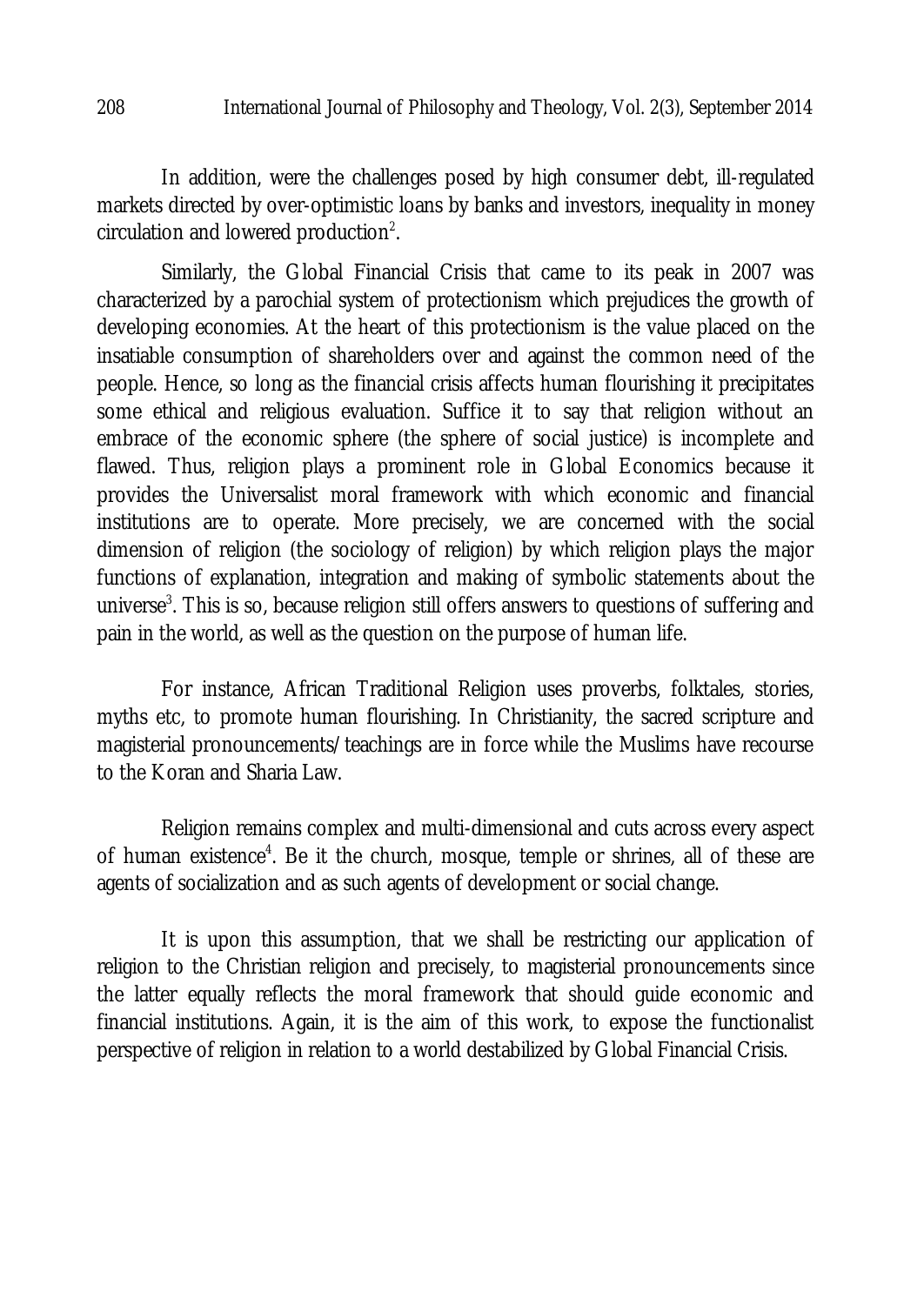#### **The Global Financial Crisis: A Synopsis**

The Global Financial Crisis of the late 2000's had its origin in the banking system of the United States of America. It was not a natural disaster but a crisis caused by: widespread failures in financial regulation, including the Federal Reserve's failure to stem the tide of toxic mortgages; dramatic breakdowns in corporate governance including too many financial firms acting recklessly and taking on too much risk; an explosive mix of excessive borrowing and risk by households and Wall Street that put the financial system on a collision course with crisis; key policy makers ill prepared for the crisis, lacking a full understanding of the financial system they oversaw; and systemic breaches in accountability and ethics at all levels.<sup>5</sup> All these triggered off the liquidity shortfall in the United States Banking System which saw the bursting of the United States housing bubble which peaked in 2007. At this point, there was a loss of confidence by United States investors in the value of subprime mortgages. This in turn resulted in the United States federal bank injecting a large amount of capital into financial markets.

The housing market in the United States suffered greatly as many home owners who had taken out subprime loans found they were unable to meet their mortgage repayments. As value of homes inflated, the borrowers found themselves with negative equity.

With a large number of borrowers defaulting on loans, banks were faced with a situation where the repossessed houses and land were worth less on today's market than the bank had loaned out originally. The banks had a liquidity crisis, and giving and obtaining loans became increasingly difficult. By 2008 there was a severe global economic recession as stock markets around the globe crashed and became highly volatile. By August 2008, 9.2% of all United States mortgages were either delinquent or in foreclosure. This was followed by the collapse of Lehman brothers in September and by 2009 mortgages had risen to 14.4%.<sup>6</sup> Governments around the world struggled to rescue giant financial institutions as the fallout from the housing and stock market collapse worsened. The response of the United States Federal Reserve, the European Central Bank, and other central banks was immediate and dramatic. During the last quarter of 2008, these central banks purchased United States \$2.5 Trillion of government debt and troubled private assets from banks.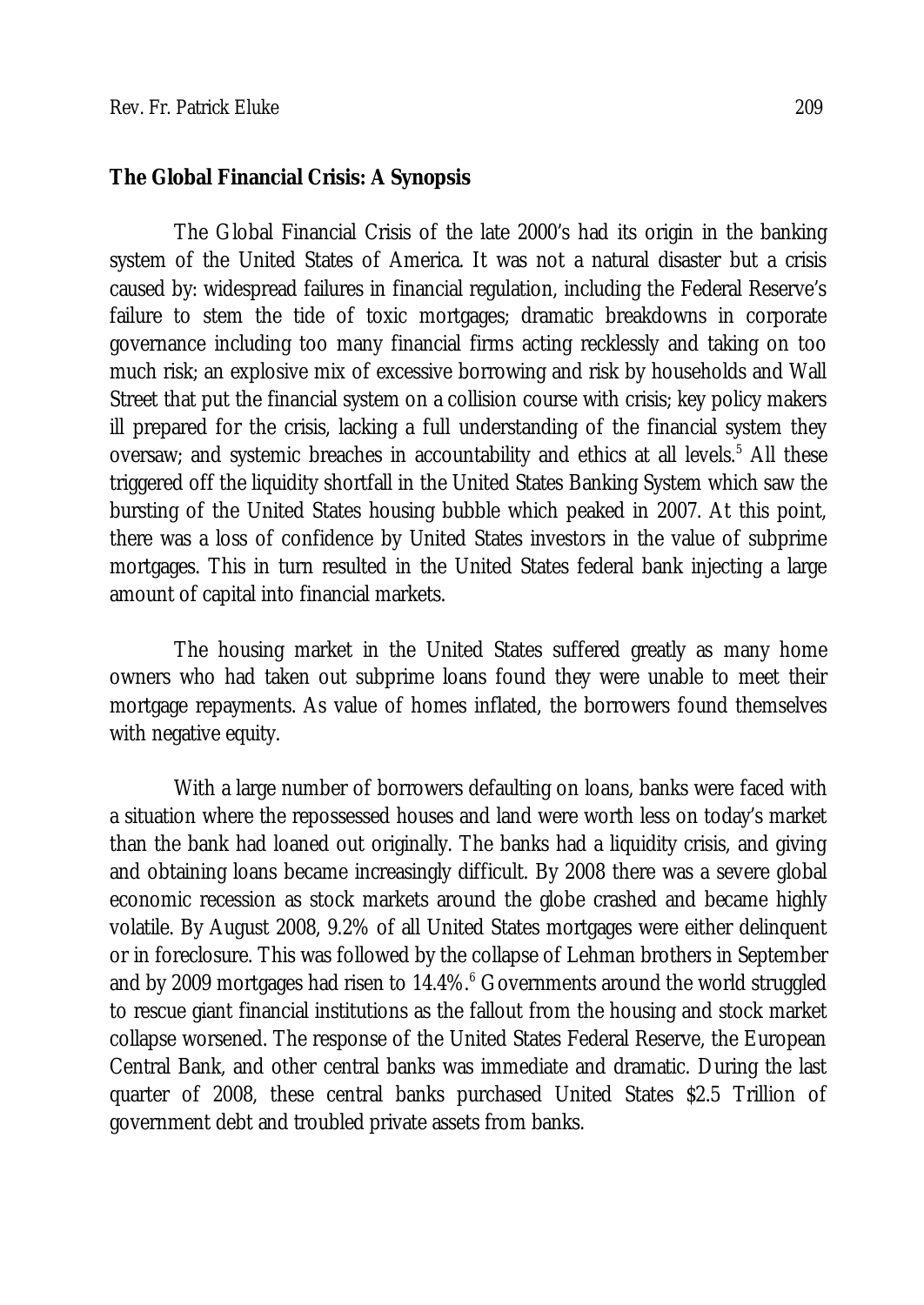This was the largest liquidity injection into the credit market, and the largest monetary policy action, in world history. The governments of European nations and the United States of American also raised the capital of their national banking systems by \$1.5 trillion, by purchasing newly issued preferred stock in their major banks. In October 2010, Nobel laureate Joseph Stiglitz explained how the United States Federal Reserve was implementing another monetary policy – creating currency – as a method to combat the liquidity trap. By creating \$600,000,000,000 and inserting this directly into banks the Federal Reserve intended to spur banks to finance more domestic loans and refinance mortgages<sup>7</sup>. However, banks instead were spending the money in more profitable areas by investing internationally in emerging markets. Precisely the United States responded to the crisis by enacting some bills: Wall Street reform and consumer and protection act of 2009, Restoring American Financial Stability Act of 2010 and the Dodd-Frank Wall Street Reform and Consumer Protection Act of 2010. Consequently, the National Bureau of Economic Research (NBER) in September,2010 declared that the Great Recession in the United States had officially ended in 2009 and lasted from December 2007 to June 2009 $^{\rm 8}.$ 

But currently is the Euro-zone crisis that has been heightened by the Greece dept crisis. European leaders are of the keen interest to avoid a contagion of the Greece crisis to other parts of Europe. Hence, they are calling for bail-outs from developed countries to respond to the crisis.

# **Global Effects of the Financial Crisis**

### Poverty Crisis

The Financial Crisis has thrown almost half of humanity into a daily financial, social and emotional crisis of poverty and there is little in the way of bail out for these people many of whom are not to blame for their own predicament. Poverty alleviation programmes such as the United Nation Millennium Development Goals are under threat from the effects of the financial crisis which would reduce funds available for the goals. According to the World Bank report in 2009, over 53million are at risk of extreme poverty following the financial crisis.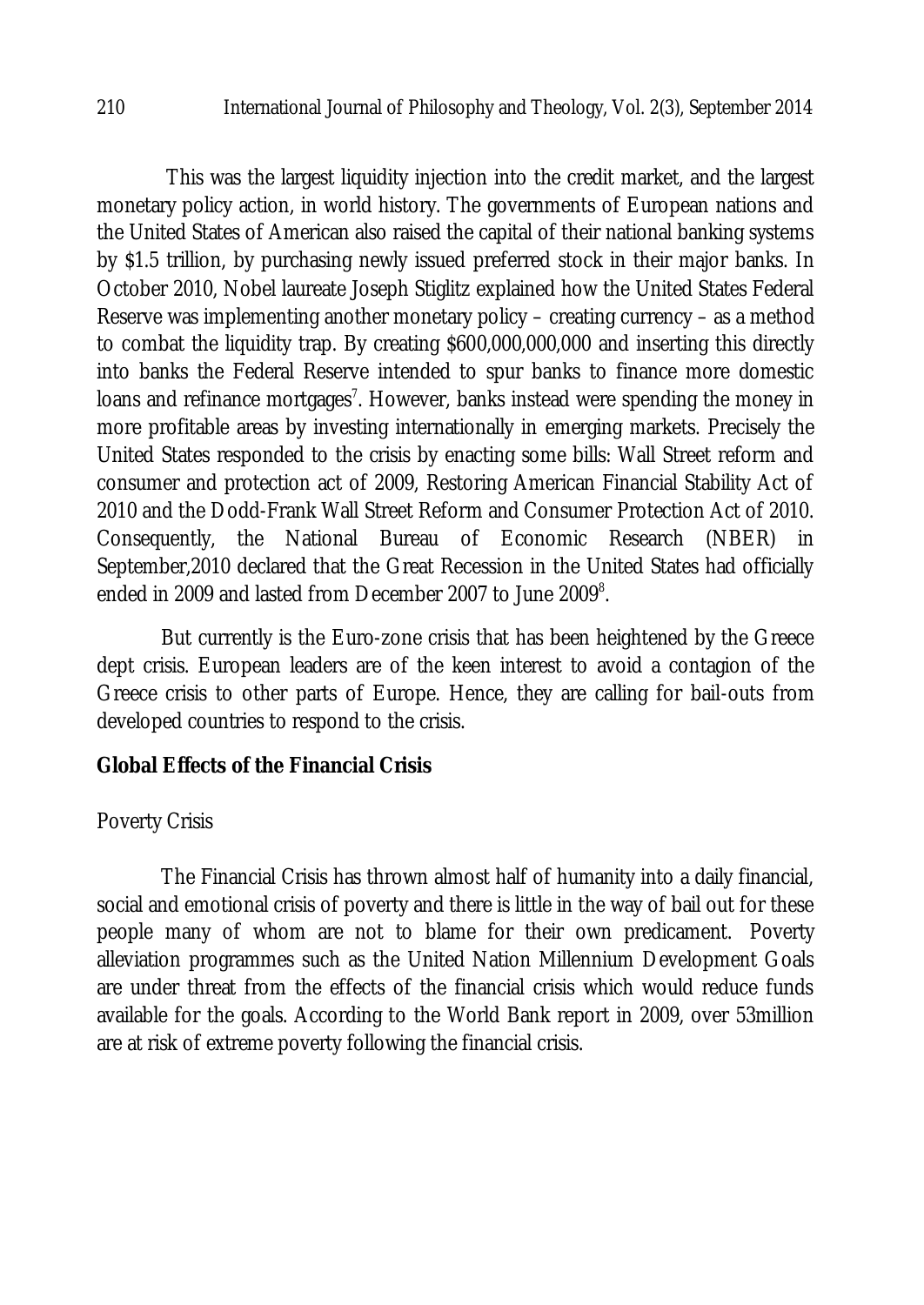#### Deplorable Human Rights Conditions

Human rights and economic issues go hand in hand. Hence human rights are jeopardized when the economic sphere is in crisis. Long before the Global financial crisis took hold, human rights concerns were high the world over.

But the Global Financial Crisis of the late 2000s has given rise to human rights crisis<sup>9</sup>. As such, the millennium Development Goals that are to address many concerns such as halting poverty and hunger around the world are already affected. In fact the communities most affected by human rights crisis are the real driving force behind the human rights struggle<sup>10</sup>. These deplorable human conditions seen in restiveness, civic unrest, protestations, massive social upheaval have led to a human catastrophe<sup>11</sup>. Across Africa for instance, people demonstrate against desperate social and economic situations and sharp rises in costs of living. Some demonstrations often turn violent and authorities often repress protests with excessive force.

### Poor Foreign Aid

Foreign aids ranging from humanitarian services, emergency assistance, to food aid and military assistance etc have long been recognized as crucial to help poor developing nations grow out of poverty. In 1970, the world's rich countries agreed to give 0.7% of their Gross Natal Income (GNI) as official international development aid, annually<sup>12</sup>. But the Global Financial Crisis has crippled even richer nations so that it cannot be expected that current levels of aid can be maintained as donor nations themselves go through financial crisis. Debt Crisis

The Debt Crisis has crippled many developing countries. It is often based on loans taken out by rulers and dictators which subject millions of people to poorer and poorer living standards as precious resources are diverted to debt repayment. Many of these third world debts were incurred not just by irresponsible government borrowers but can also be described as irresponsible lending from Western Banks and institutions such as the IMF and World Bank. However with the advent of the Global Financial Crisis and despite enormous protest and public pressure for odious debt relief or write-off, grand promises of debt relief for poor countries often turn out to be exaggerated.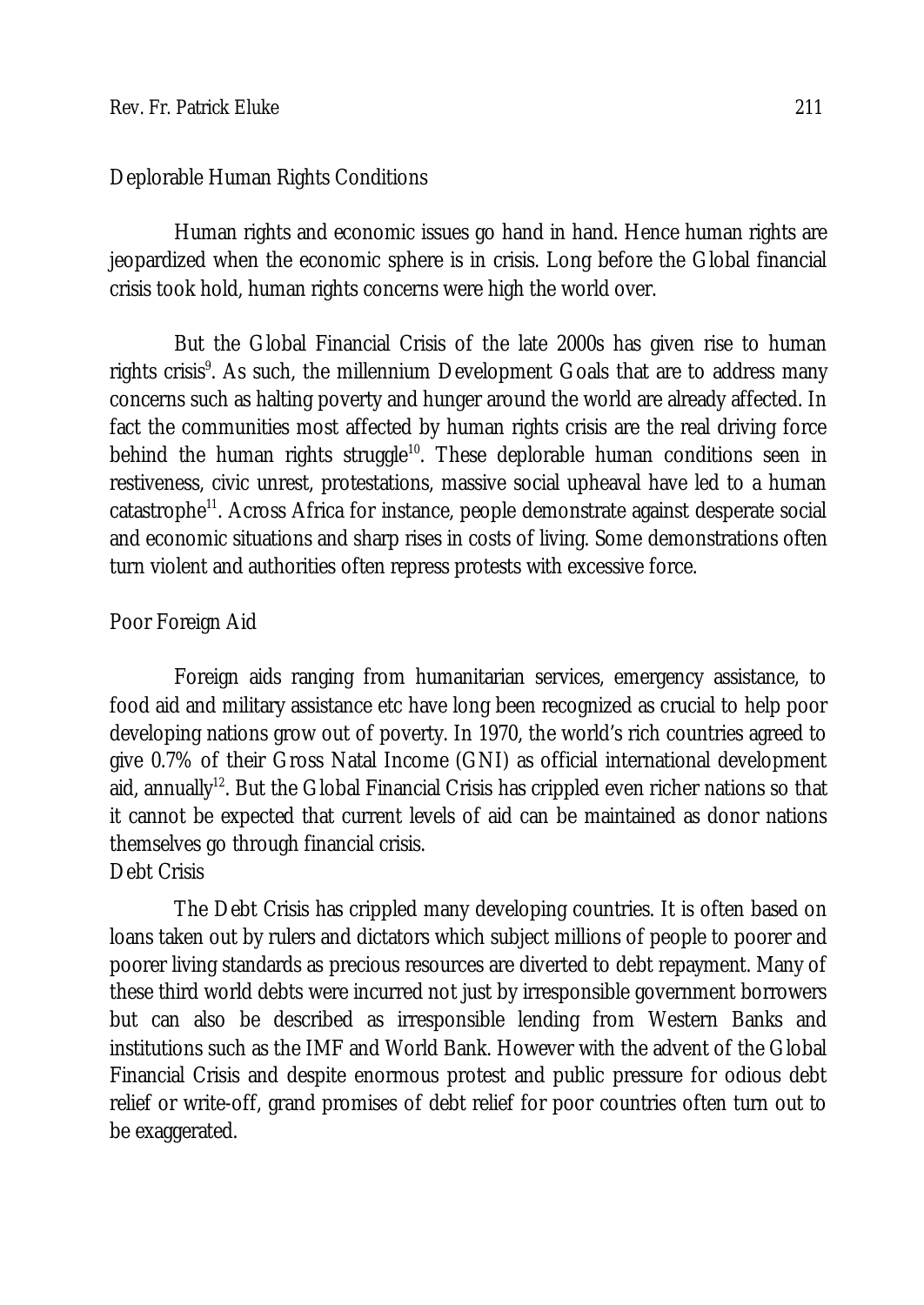#### 212 International Journal of Philosophy and Theology, Vol. 2(3), September 2014

For instance, it could be announced that a developing country has been granted 40 Billion Dollars debt write-off, but in reality it could be just 17 billion dollars.

But in contradistinction, the 700 Billion Dollars United States bailout as well as bailouts by other rich country governments were very quick to put in place. The money then seemed easy to fund<sup>13</sup>. Simply put, this is a clear show of western capitalism and dominance in the economic sphere, and since Nigeria is not exempt from this trap, one could as well see the telling impact of the Global Crisis on the Nigerian Economy.

#### **Impact of the Global Economic Crisis on the Nigerian Economy**

The impact of the Global Financial Crisis in Nigeria was heightened by poverty, inadequate shelter, low health standard, lack of gainful employment, low wages, and inadequate income for subsistence and self-sustenance.

By the end of 2008 there was panic as the stock market was already at its lowest bearish level and people were of the view that the Nigerian global banks would soon cry for bailouts as many of them are quoted.

The regulators of the economy such the Central Bank of Nigeria (CBN), Securities and Exchange Commission (SEC), repeatedly assured Nigerian banking system that in as much as the economy might not be insulated from the effects of the meltdown, the country's 24 universal banks which was saved by the consolidation exercise of the sector in 2004<sup>14</sup>, are strong to weather the crisis.

There was soaring risk aversion, tumbling equity market, falling exchange rates, falling and capital flow decline, while the stock market bearish period deteriorated substantially leading to loss of investor's confidence.

Consequently the World Bank and the International Monetary Fund, (IMF) revised global growth expectations from 2.5% to 0.9% as a result of the economic turmoil. This showed that the world economy was mired in the severest financial crisis since the Great Depression and African countries including Nigeria have been adversely affected. However, the economic crisis has posed a lot of challenges in Nigeria which experts said have led to the shrinking of the economy.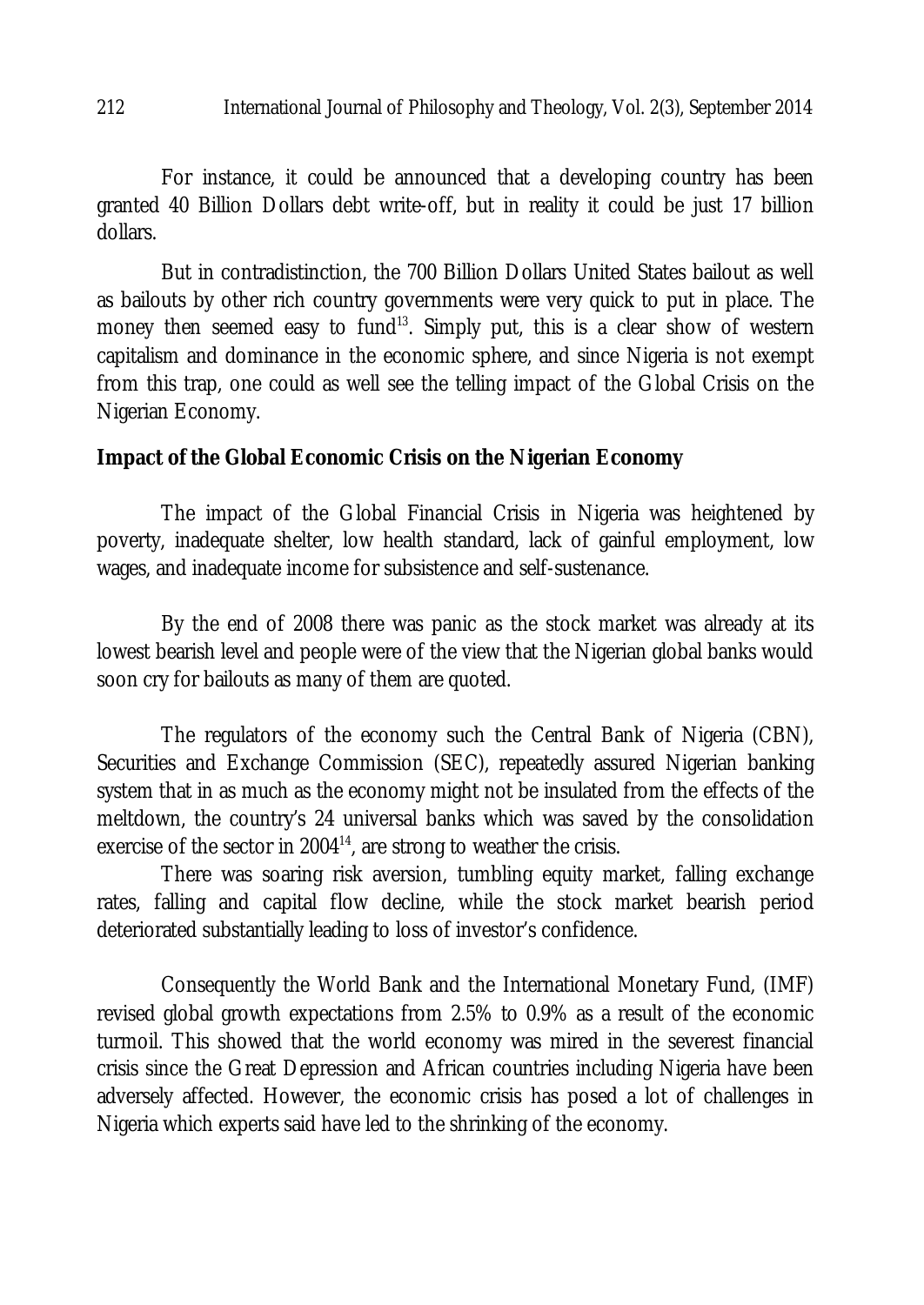First, the falling oil prices and dwindling revenue for government led to less deposit for banks which depend on the public sector for bulk of their deposit liabilities.

The fall in oil price is also said to have affected the rate of accumulation of the external reserves. Consequently, the naira has been under a lot more pressure losing more than 25% of its value from last year to first quarter of the year. The free fall of the Naira at the Foreign Exchange (Forex) market climaxed with the Naira being exchanged with the one Dollar at 153 $^{15}$ .

Also, the declining capital inflows into the economy, have the effect of worsening the problem of relatively high operating costs occasioned by decaying infrastructure like power and transportation because of the dearth of funds for investment in infrastructural development.

While the impact on banks is mainly based on higher operational costs as well as loss of income that could have been earned from facilitating the inflow of capital into the economy, there was also the loss of income from strategic business units like the local Foreign Currency Unit (FCU), debt in banks due to restrictive foreign exchange policies (such as the reduction in Net Open Positions, etc enacted to defend the naira) which have virtually strangled the interbank exchange market and related transaction income.

There has also been reduction and re-pricing of credit lines from foreign banks and in some cases outright freezing of such lines.

This has led to loss of significant income usually earned from Trade Finance business. The capital market downturn and divestment by foreign investors in the stock market is said to be the most severe effect of the global meltdown. Key financial institutions which directly depend on the stock market such as the stockbroking firms, rating agencies, investment and asset management companies as well as banks that are exposed to these institutions have been experiencing loss of business.

As a result of the financial meltdown, government at national and sub national level have recently increased its borrowing to cover shortfall in revenue and resultant crowding out of the private sector.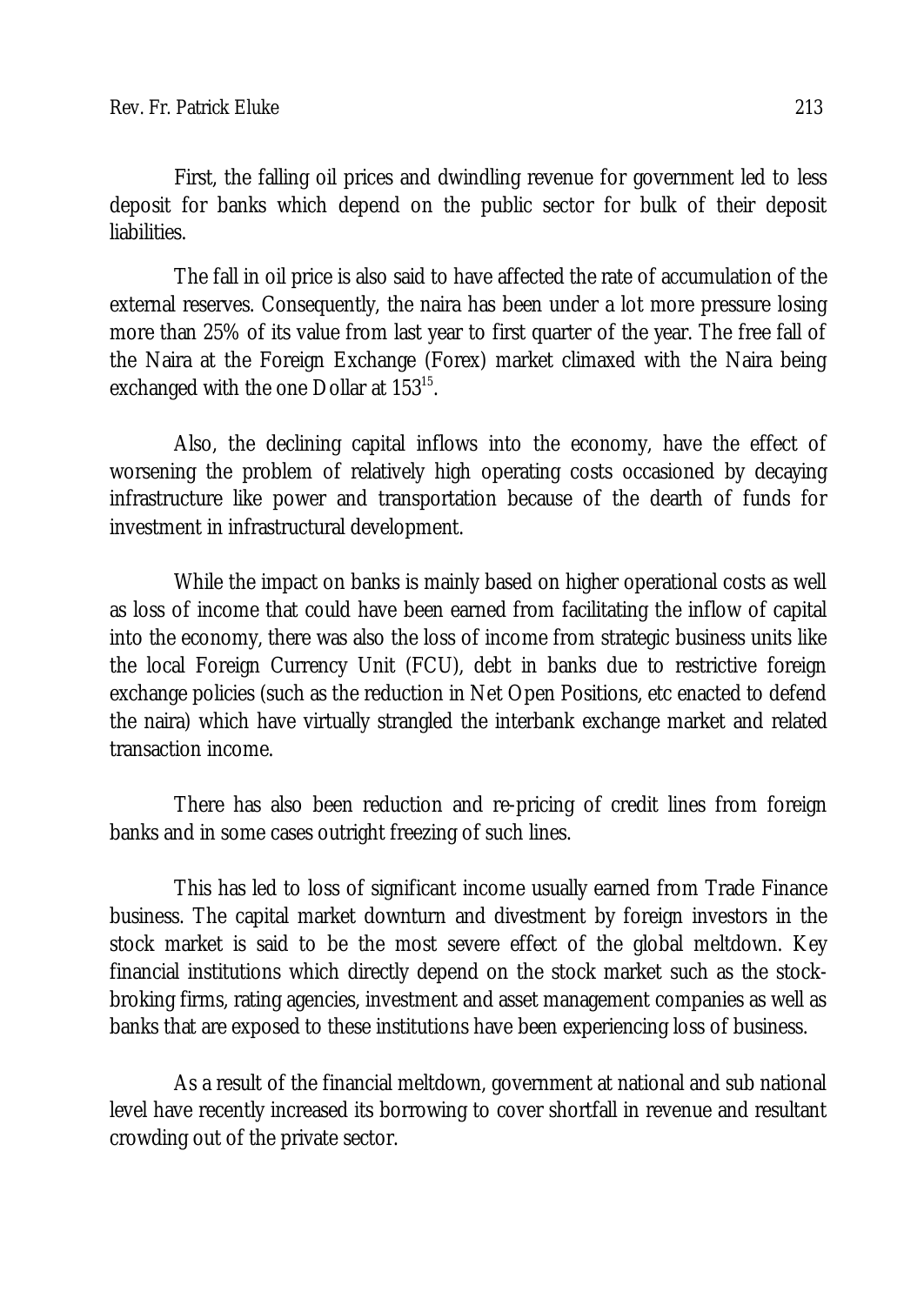In spite of the notable achievements recorded in the banking sector such as the consolidation of the banks, growth in the credit system shows that credit to the private sector grew from N1.52trn in 2003 to N8.13trn in February 2009.

Apart from the growth rate of 2009 which indicators have shown to be 2.8 percent which is about half of the growth rate in 2008 as well as the vital source of deposits which the banks are seen to be losing, there is also serious concern whether Nigerian banks are resilient enough to withstand these impact of the global economic meltdown.

Analysts are of the opinion that the Nigerian banking sectors will most likely, wax stronger and even improve its performance once the global economy returns to the path of growth.

With the current focus on stricter regulations, global reporting standards and enhanced risk management by the new Central Bank Governor, Mallam Sanusi Lamido Sanusi, Market watchers are of the view that the Nigerian banking sector will most likely wax stronger.

### **The Role of Religion in the Global Financial Crisis**

Apart from providing the moral framework or principles with which financial institutions are to operate, the church has the duty to present a reasonable and wellargued criticism of the errors that have led to the economic crisis.

This mission is exercised firmly and courageously avoiding moralism but explaining matters using concrete reasons that may be understood by everyone<sup>16</sup>. Again, the church is to help bring about a change of direction and show the path of true reason illuminated by faith which is the path of self-sacrifice and concern for the needy<sup>17</sup>.

Hence, Pope Leo XIII in Rerum Novarum (1891) addressed for the first time social inequality and social justice focusing on the rights and duties of capital and labour. With a sense of moral outrage at the suffering of the poor Pius XI's Quadragesimo Anno (1931) focused on the basic causes of injustice and poverty. It insisted on the need for both a reform of social institutions and the improvement of conduct<sup>18</sup>. Consequent upon this, John XXIII in Mater et Magistra (1961) and Pacem in Terris (1963) provided a new direction for the modern world.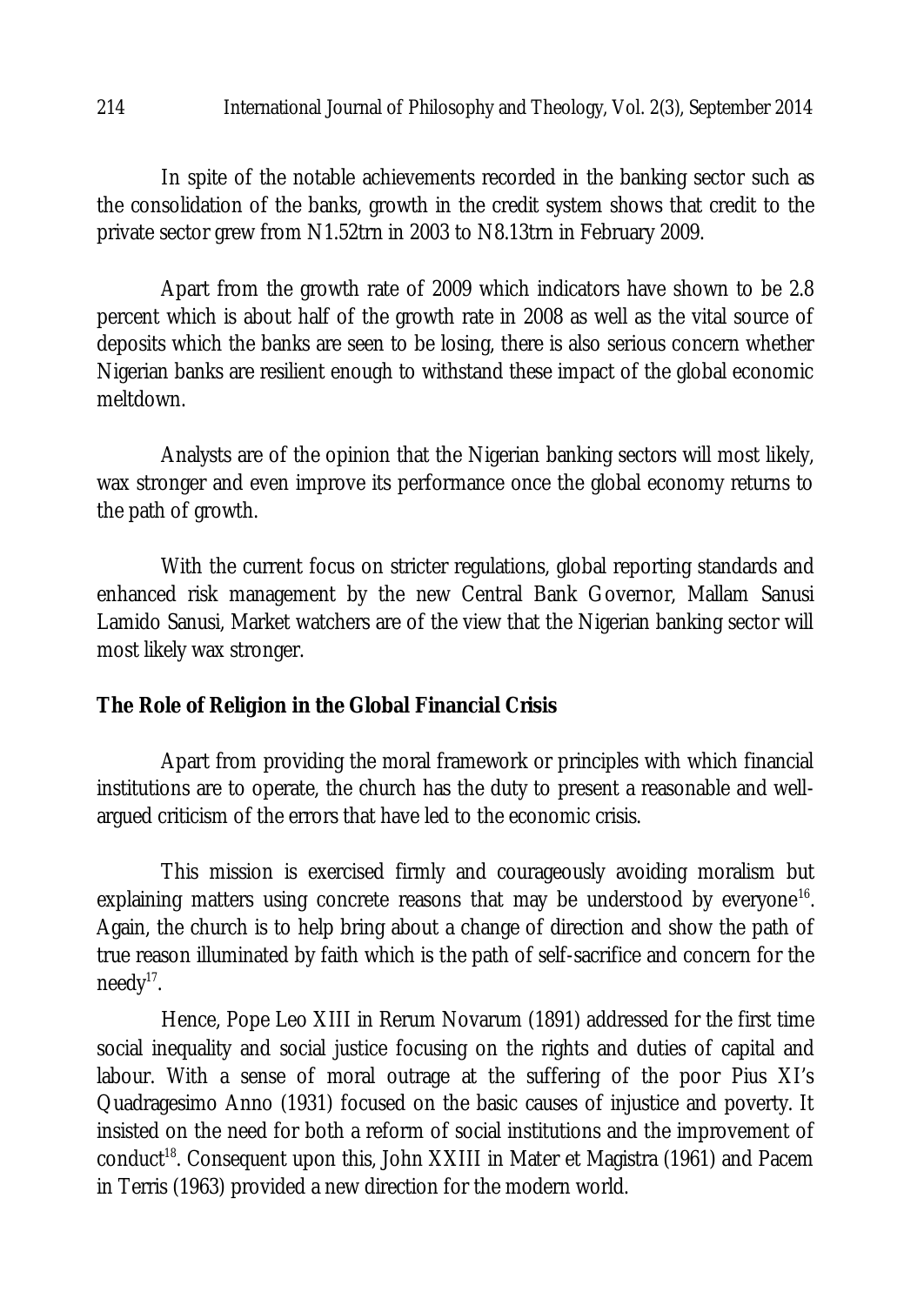He insisted that people must have to work together for the common good and that this collaboration is to be facilitated by the civil authorities<sup>19</sup>. Furthermore, he maintained that whatever wealth is available should be distributed more equitably and that more people should become owners of property. This position was later corroborated by John Paul II in Centisimus Annus commemorating the  $100<sup>th</sup>$ anniversary of Rerum Novarum. Similarly, Benedict XVI in Caritas in Veritate reiterates the social doctrine of the church that unceasingly highlights the importance of distributive justice and social justice for the market economy not only because it belongs within a broader social and political context, but also because of the wider network of relations within which it operates $^{\text{20}}$ .

Without internal forms of solidarity and mutual trust, the economy cannot fulfil its proper economic function. Therefore, at the heart of the Global financial crisis is the utopia to create an autonomous economy that must be shielded from "influences" of a moral character<sup>21</sup>. Again, the error of solving all social problems through the simple application of commercial logic is a grave imbalance that does not acknowledge political action as a means for pursuing justice through redistribution $^{22}$ . Economic action must be complemented by political action and all geared towards the pursuit of the common good. And since financial institutions are part and parcel of human activity and precisely because they are human, must be structured and governed in an ethical manner. Every economic decision has a moral consequence and a decline in ethics can actually cause the laws of the market to collapse.

It is strongly the growing conviction of the church's ethical orientation that business management cannot concern itself only with the interests of the proprietors, but must also assure responsibility for all other stakeholders who contribute to the life of the business: the workers, the clients, the suppliers of various elements of production, and the community of reference<sup>23</sup>. In this light, the social teaching of the church has authoritatively affirmed some obnoxious economic systems as being responsible for the financial meltdown: Classical economics, liberation theory and the Marxist economic system. All these have been identified as valueless economic systems because of their shared determinism and their renunciation of ethics as an independent entity relevant to the economy. More so, they are valueless in their power to provide the greatest good for the human family $24$ , because they concentrate the benefits of economic development at the top making the rich to get richer and the poor, poorer.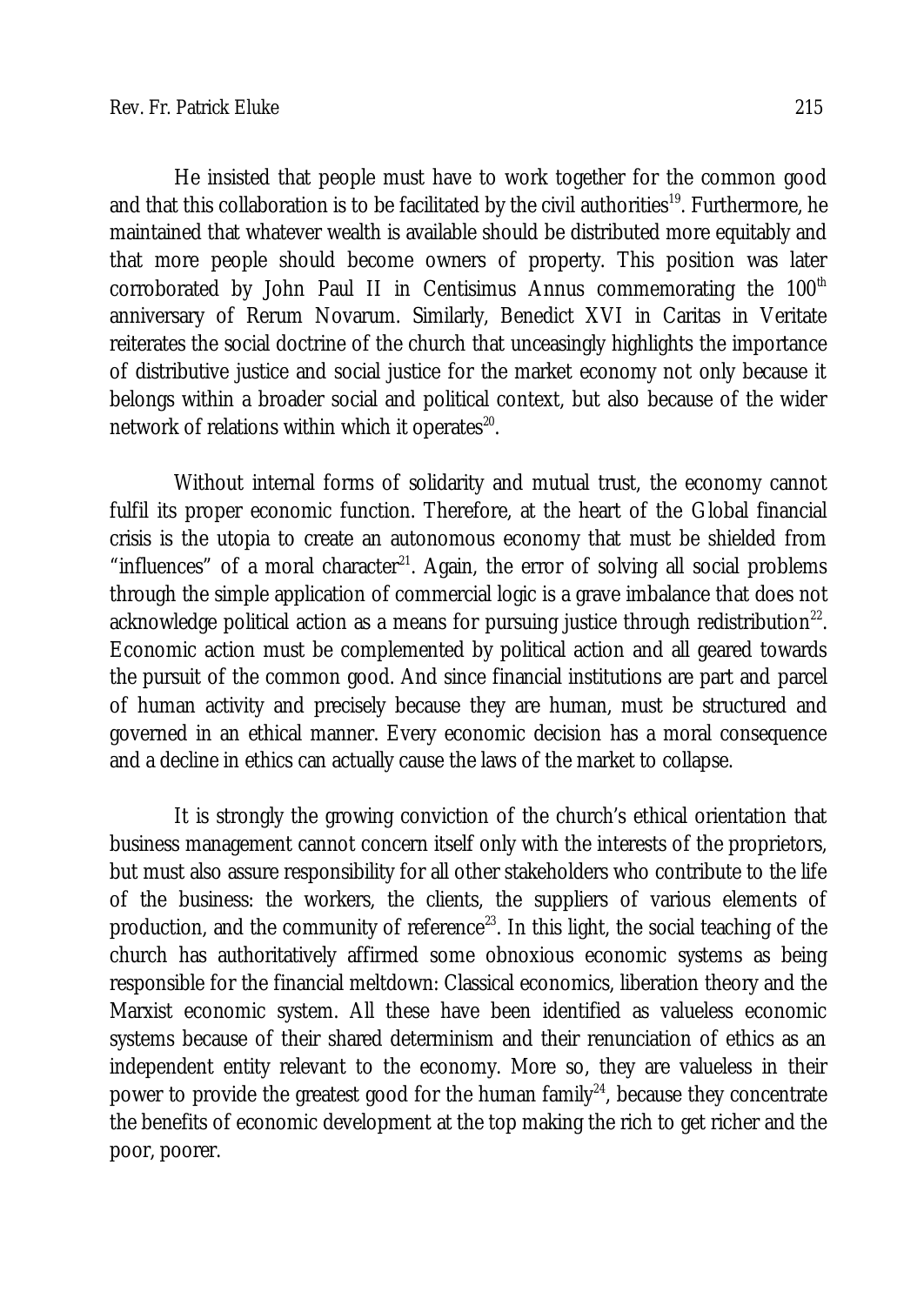# **Evaluation & Conclusion**

Following the wake of the Global Financial Crisis (Credit Crunch), the church calls to account, economic and financial institutions, their moral consciences and their personal and social responsibilities. And since every investment must always have a moral significance, economic and financial institutions must avoid a speculative use of financial resources for only short term profit. Above this, they must have regard for the long-term sustainability of the enterprise and real benefits for countries in need of development. In other words, there is an urgent need for increasing openness to forms of economic activity marked by quotas of gratuitousness and communion<sup>25</sup>. When this is attained, the Global Financial System would be able to avoid weak internal controls, ignorance of and non-compliance with rules, poor risk management practices resulting in large volume of non-performing credits, succumbing to pressure from stakeholders as well as ineffective management and information system.

# **End Notes**

<sup>1</sup> During the Presidency of Herbert Hoover, the Economy of the United States was thrown into despair on October 29, 1929. This day known as the Black Tuesday was the day the stock market crashed and the official beginning of the Great Depression

<sup>2</sup> Randall E. Parker. Reflections on the Great Depression (2000) interviews with 11 Leading **Economists** 

<sup>3</sup> Margaret Peil, Consensus and Conflict in Africa: An Introduction to Sociology: England, Longman 1977. P.215

<sup>4</sup> J.P. Ekarika, The Recognisability and criteriology of natural and supernatural religion: An Introduction to the Sociology of Religion (Italy: Tecnostampa Edizioni) 73-80

<sup>5</sup> The United States Financial Crisis Inquiry Commission – Press Release – January 27, 2011

<sup>6</sup> MBA Survey – Q3 2009. Mbaa.org. November 19, 2009.

<sup>7</sup> Stilglitz Joseph "New \$600B Fed Stimulus Fuels Fears of United States Currency War" November 5, 2010. Democracy Now

<sup>8</sup> National Bureau of Economic Research (NBER) September 20, 2010.

<sup>9</sup> The Annual Report of Amnesty International: the State of the World's Human Rights (2009).

 $10$  (2011)

<sup>11</sup> The Head of the World Bank Robert Zoellick, in 2009 warned of a "Human Catastrophe" in the world's poorest countries unless more is done to tackle the Global Economic Crisis.

<sup>12</sup> Anup Shah, "Foreign Aid for Development Assistance" Global Issues. 05 June, 2011 <http://www.globalissues.org./article/35/foreign-aid-development-assistance.

Financial Crisis Global Issues" 11 December, 2010. www.globalissues.org/article/768/globalfinancial-crisis.